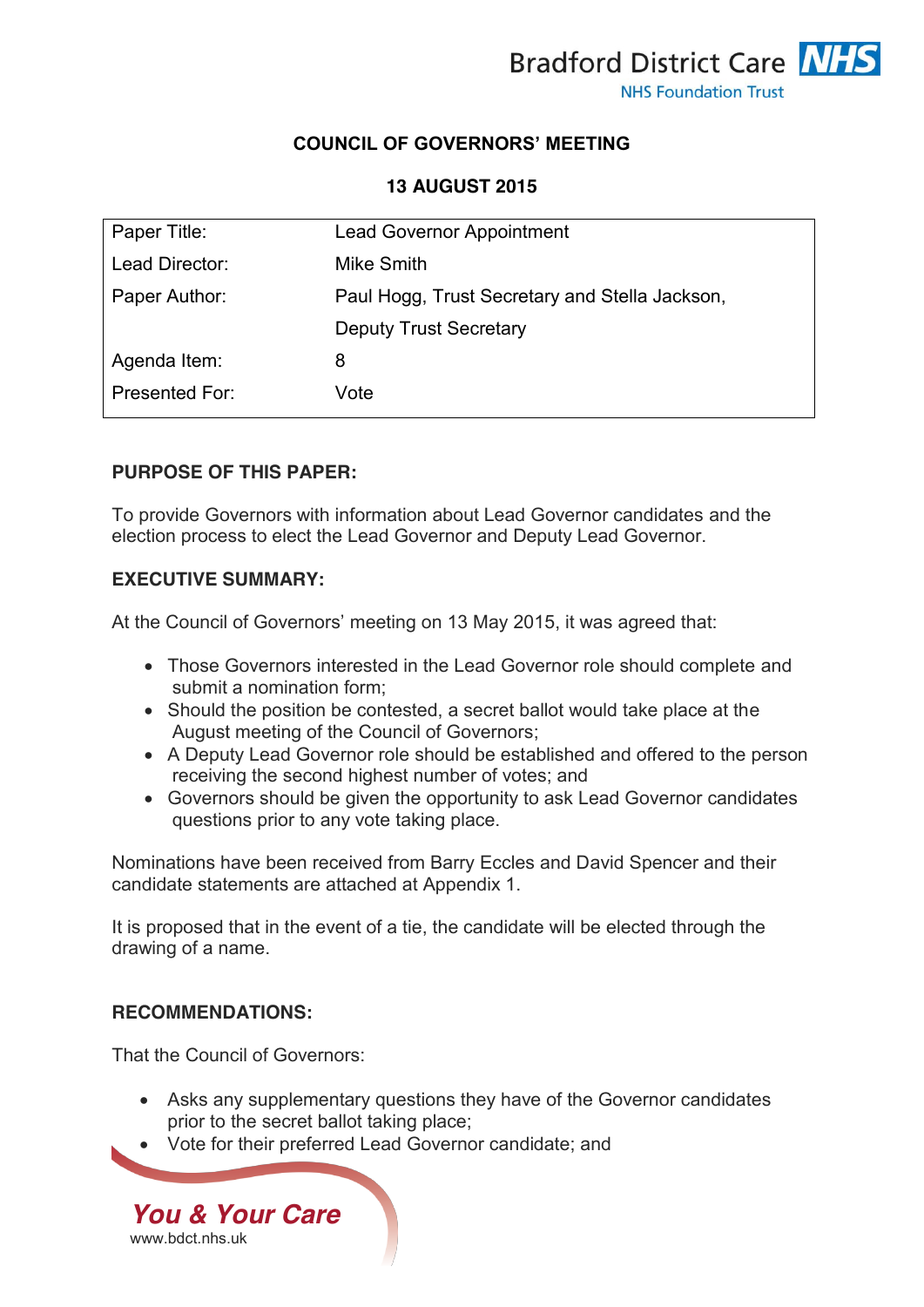• Notes the person receiving the highest number of votes will be elected as Lead Governor role and that the person with the second highest number of votes will be elected as Deputy Lead Governor.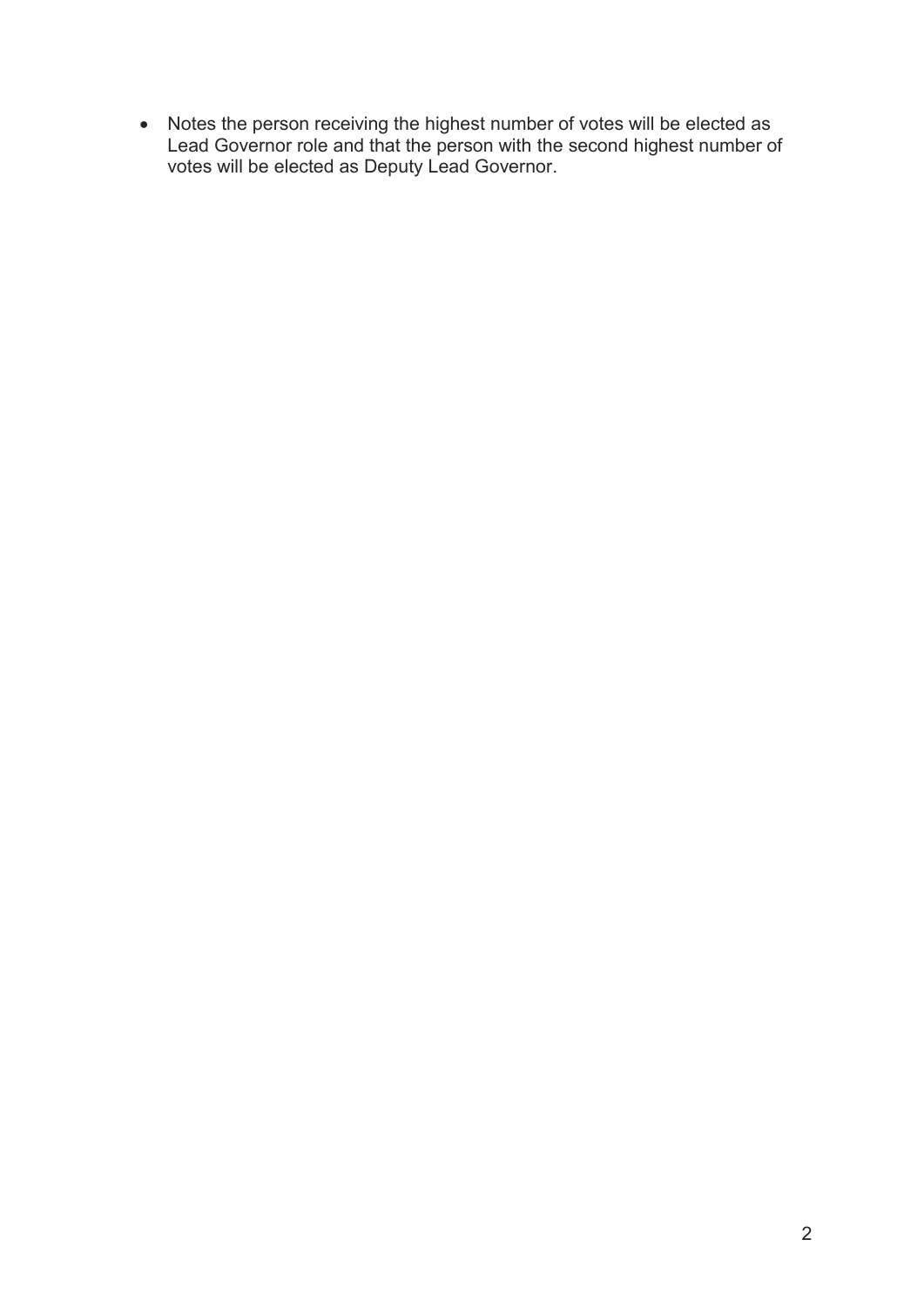## **BARRY ECCLES**

I would like to be Lead Governor because I believe I possess the required attributes and experience to fulfil the role effectively on behalf of the Governors, and I have both the time and energy to commit to the role.

My background includes:

- Assistant Branch Manager, Nationwide Building Society.
- Human Resources Manager with IMI in engineering, and Magnet Joinery.
- Production Director with Low & Bonar in printing & packaging, responsible for three unionised sites employing 850.
- Founder and Managing Director for 15 years of Barnes Kavelle, a Management Consultancy specialising in senior manager recruitment, career transition, coaching & counselling and running assessment centres. Clients included 54 FTSE 350 companies.

Operating at a senior level both within and on behalf of large organisations over many years, has allowed me to develop the skills and experience required for the Lead Governor role:

- $\bullet$  Excellent communication skills used to public speaking.
- The ability to represent others, both individually and corporately.
- Negotiating under pressure with trades unions, bankers, suppliers and clients.
- Preparing and presenting cases at industrial tribunals on behalf of both individuals and employers.
- I have a reputation for being fully prepared to deal with difficult situations, take decisions and implement them.

My current voluntary activities include:

- Panel Member and Chair of Community First .
- A Cranfield Trust Consultant, providing business support to local charities.
- Trustee of a Bradford community-based charity.